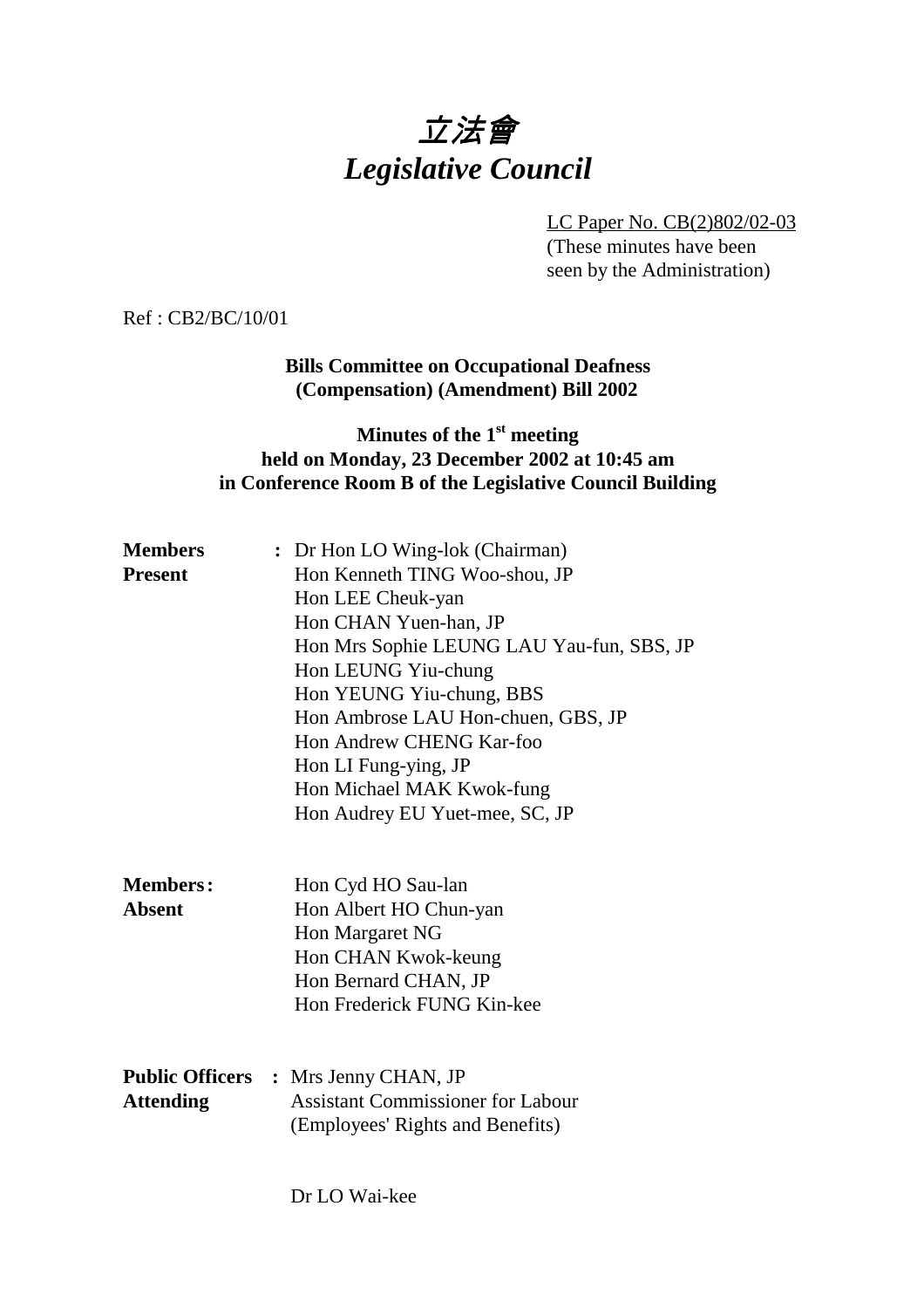|                                      | <b>Occupational Health Consultant</b><br><b>Labour Department</b>       |
|--------------------------------------|-------------------------------------------------------------------------|
|                                      | Mrs Bernadette LAI<br>Senior Labour Officer<br><b>Labour Department</b> |
|                                      | Miss Amy CHAN<br><b>Government Counsel</b>                              |
| <b>Clerk</b> in<br><b>Attendance</b> | : Ms Doris CHAN<br>Chief Assistant Secretary (2) 4                      |
| <b>Staff</b> in<br><b>Attendance</b> | : Miss Kitty CHENG<br><b>Assistant Legal Adviser 5</b>                  |
|                                      | Ms Dora WAI<br>Senior Assistant Secretary (2) 4                         |

#### **I. Election of Chairman and membership of Bills Committee**

Dr LO Wing-lok was elected Chairman of the Bills Committee.

2. In accordance with House Rule 23(b), the Bills Committee noted and accepted late applications for membership of Ms Cyd HO, Ms LI Fung-ying and Mr Frederick FUNG. The Bills Committee also noted Dr Hon TANG Siu-tong's withdrawal of membership.

#### **II. Meeting with the Administration**

(LC Paper Nos. CB(2)707/02-03(01) and (02))

3. The Bills Committee deliberated (Index of proceedings attached at **Annex**).

4. The Administration undertook to provide the following information to facilitate the work of the Bills Committee -

- (a) details of the 43 work processes/posts covered in the noise surveys conducted by the Labour Department (LD);
- (b) enforcement work carried out by LD in respect of noise control in the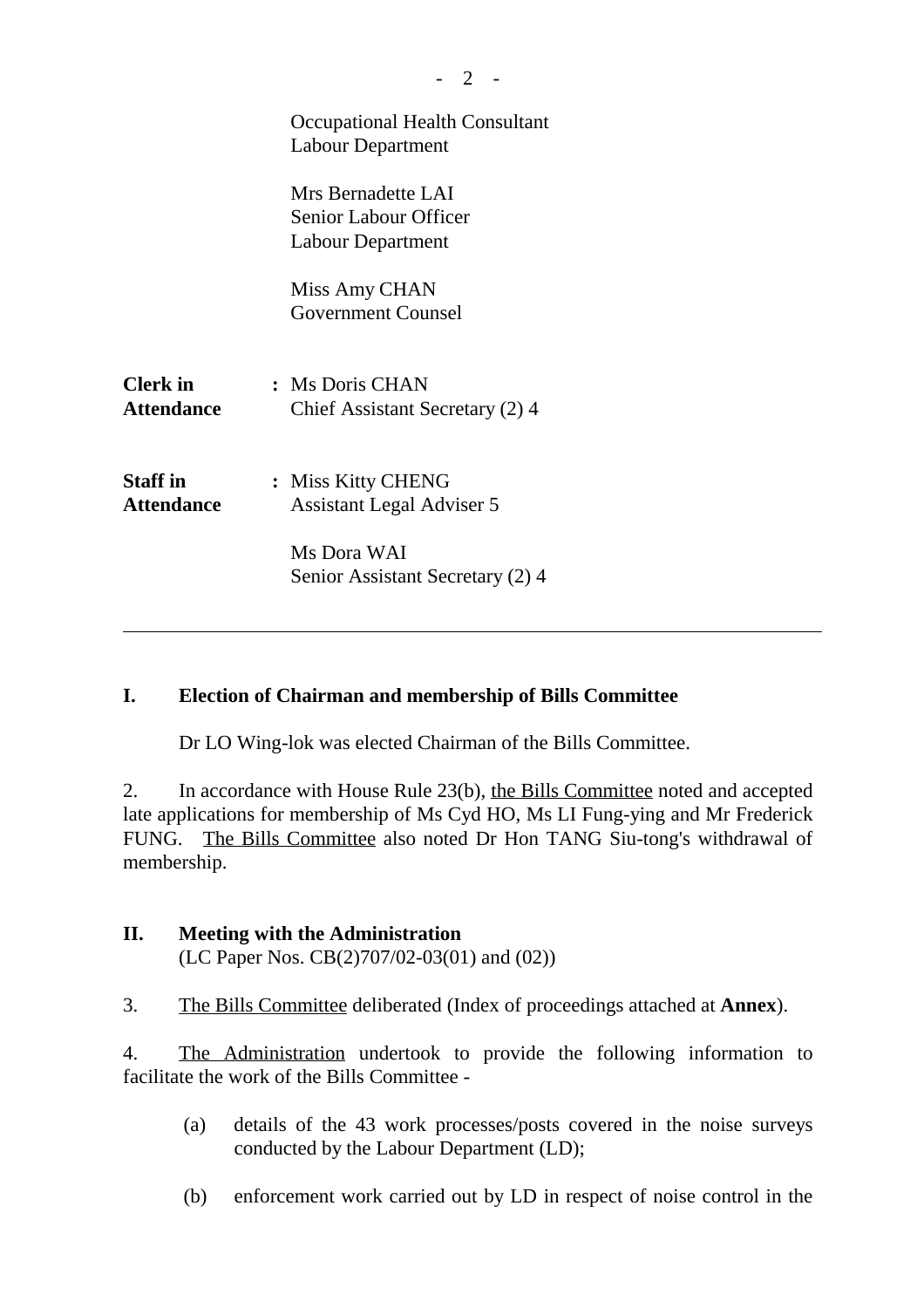workplace;

- (c) details of the compensation schemes in other countries for employees suffering from noise-induced deafness by reason of employment without the requirement of having been employed in specified noisy occupations; and
- (d) price levels of prevailing models of hearing assistive devices recommended by audiologists.

5. Ms Audrey EU suggested that the Administration should consider reviewing the relevant legislation to enhance enforcement against non-compliance of statutory requirements in relation to noise at work by employers and/or employees.

#### **III. Dates of next meetings**

- 6. The Bills Committee agreed to hold the next two meetings on
	- (a) 20 January 2003 at 8:30 am to meet with medical experts and deputations; and
	- (b) 27 January 2003 at 8:30 am to continue discussion with the Administration.
- 7. There being no other business, the meeting ended at 12:40 pm.

Council Business Division 2 Legislative Council Secretariat 3 January 2003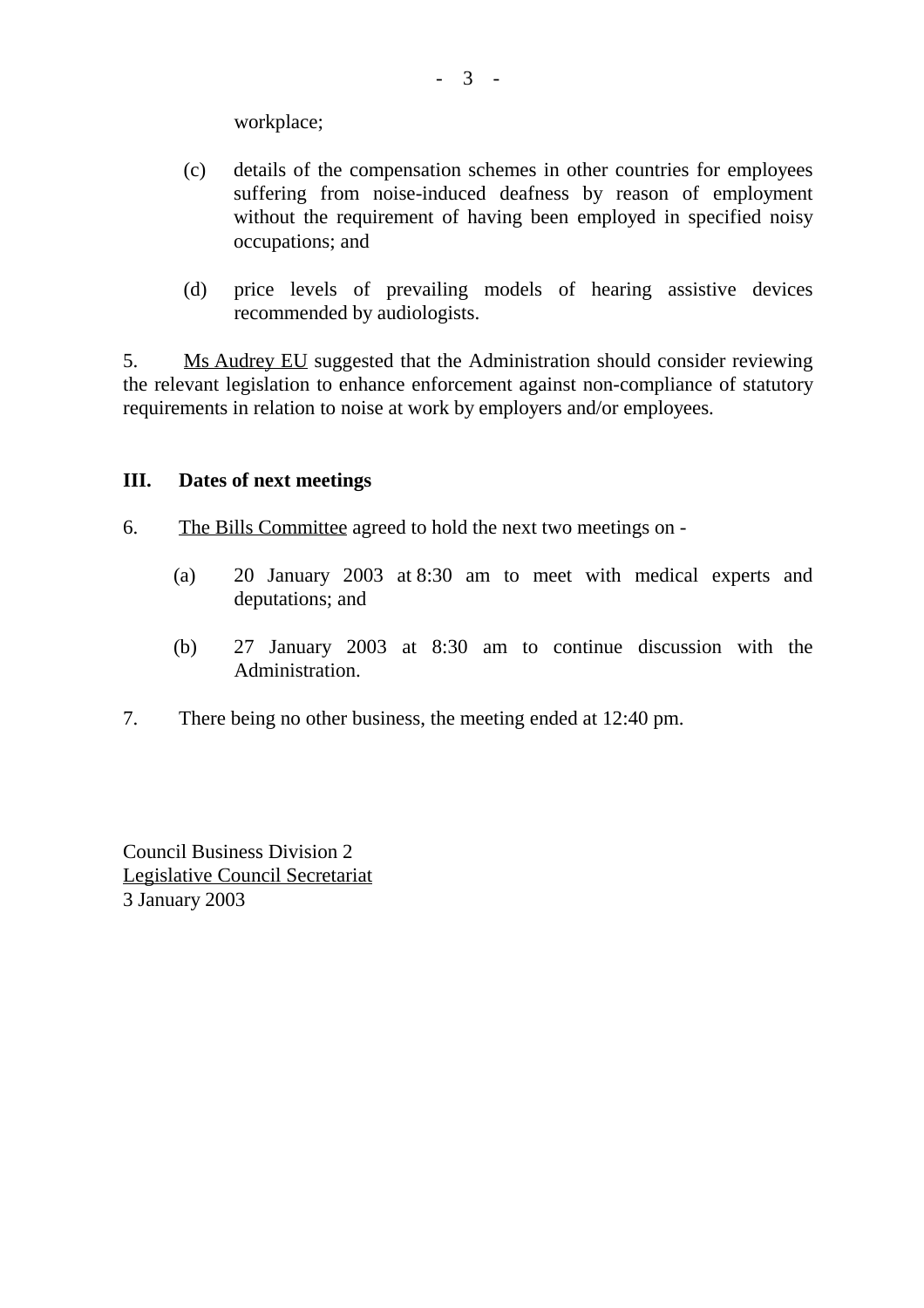## **Proceedings of the 1st meeting of the Bills Committee on Occupational Deafness (Compensation) (Amendment) Bill 2002 on Monday, 23 December 2002 at 10:45 am in Conference Room B of the Legislative Council Building**

| <b>Time Marker</b> | <b>Speaker</b>                       | Subject(s)                                                                                                                                                                                                                          | <b>Action</b>                                                                                             |
|--------------------|--------------------------------------|-------------------------------------------------------------------------------------------------------------------------------------------------------------------------------------------------------------------------------------|-----------------------------------------------------------------------------------------------------------|
|                    |                                      |                                                                                                                                                                                                                                     | required                                                                                                  |
| $000000 - 000108$  | Mr Kenneth TING                      | <b>Election of Chairman</b>                                                                                                                                                                                                         |                                                                                                           |
| 000109 - 000422    | Chairman<br>Mr Kenneth TING          | Late applications for membership and notice of<br>withdrawal of membership                                                                                                                                                          |                                                                                                           |
| 000423 - 000933    | Administration                       | Briefing on the Bill                                                                                                                                                                                                                |                                                                                                           |
| 000934 - 001017    | Chairman<br>Mr Kenneth TING          | Consultation with the Labour Advisory Board on<br>the proposals under the Bill                                                                                                                                                      |                                                                                                           |
| 001018 - 001953    | Mr LEUNG Yiu-chung<br>Administration | (a) Financial position of the<br>Occupational<br>Deafness Compensation Board<br>(b) Eligibility criteria for compensation against<br>marginal hearing loss in one ear                                                               |                                                                                                           |
| 001954 - 002841    | Ms LI Fung-ying<br>Administration    | Possibility of extending the scope of the<br>Occupational Deafness Compensation Scheme to<br>cover all industries                                                                                                                   |                                                                                                           |
| 002842 - 004355    | Mr LEE Cheuk-yan<br>Administration   | Financial position of the Occupational Deafness<br><b>Compensation Board</b>                                                                                                                                                        |                                                                                                           |
| 004356 - 004902    | Mr Michael MAK<br>Administration     | (a) Education and publicity work to promote<br>hearing conservation<br>(b) Enforcement action against non-compliance of<br>statutory requirements in relation to noise at<br>work                                                   |                                                                                                           |
| 004903 - 005601    | Miss CHAN Yuen-han<br>Administration | Work processes/posts covered in noise surveys<br>conducted by LD                                                                                                                                                                    | <b>Administration to</b><br>provide information<br>[see paragraph $4(a)$<br>of minutes]                   |
| 005602 - 010503    | Ms Audrey EU<br>Administration       | (a) Enhancement of preventive measures against<br>occupational deafness<br>(b) Need to review relevant legislation to enhance<br>enforcement against non-compliance<br>of<br>statutory requirements in relation to noise at<br>work | <b>Administration to</b><br>consider reviewing<br>relevant legislation<br>[see paragraph 5 of<br>minutes] |
| 010504 - 010718    | Mr Kenneth TING<br>Administration    | Possibility of reducing the levy rate on employees'<br>compensation insurance premium                                                                                                                                               |                                                                                                           |
| 010719 - 011304    | Mrs Sophie LEUNG<br>Administration   | (a) Education and publicity work to promote<br>hearing conservation<br>(b) Enforcement action against non-compliance of<br>statutory requirements in relation to noise at<br>work                                                   | <b>Administration to</b><br>provide information<br>[see paragraph 4(b)<br>of minutes]                     |
| 011305 - 011835    | Ms Audrey EU<br>Administration       | Need to review relevant legislation to enhance<br>enforcement against non-compliance of statutory<br>requirements in relation to noise at work                                                                                      |                                                                                                           |